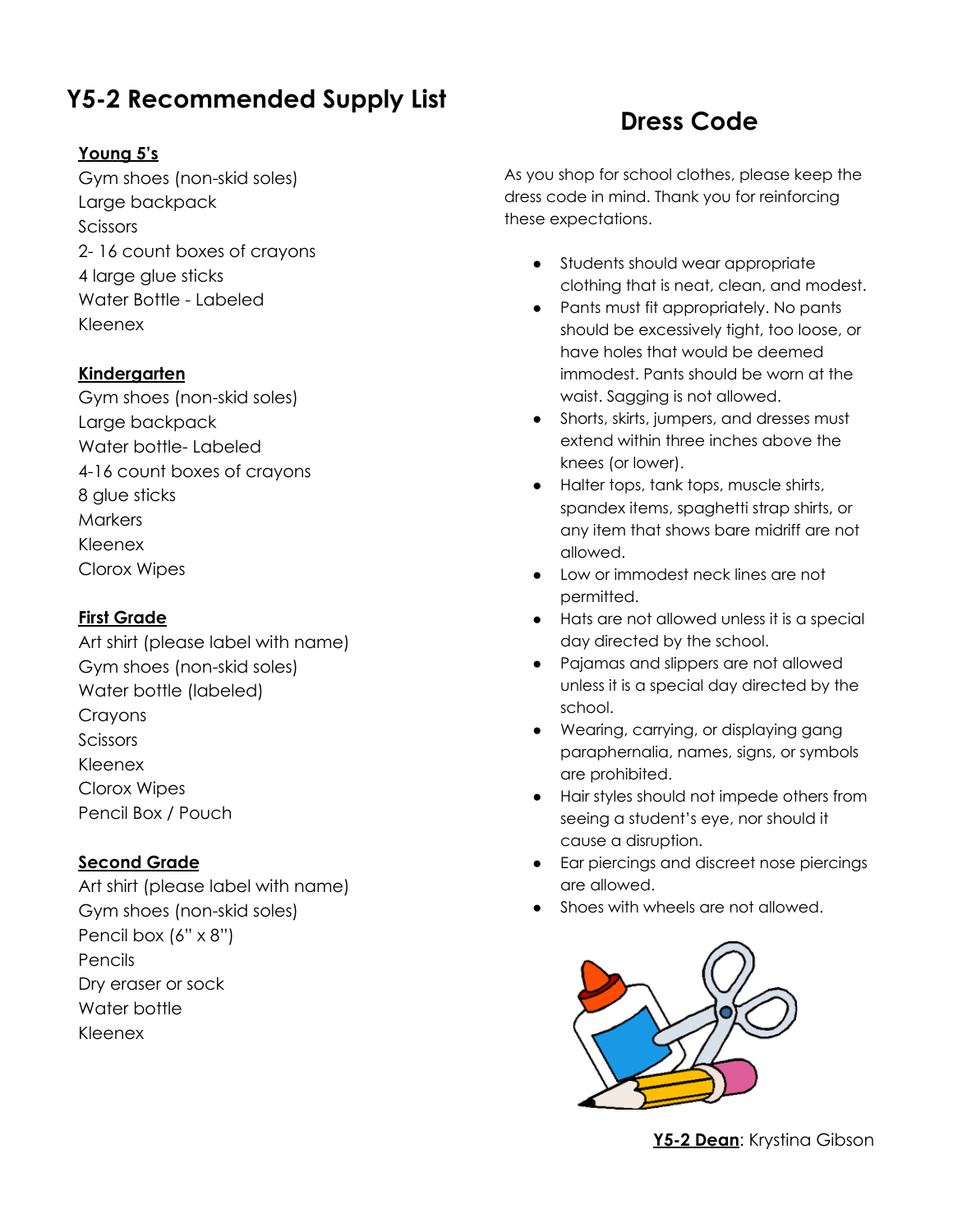## **Recommended Supply List**

#### **Third Grade**

Art shirt with student name on inside tag (optional) Gym shoes (optional) Dry eraser or sock 3-two pocket folders (vinyl preferred) 3 single-subject WIDE RULED spiral notebook (not composition) Pencil box (6"x 8") Colored pencils or crayons (no markers) **Scissors** Water bottle Headphones/earbuds (optional) 2-3 big erasers (optional)

#### **Fourth Grade**

Art shirt (please label with name) Gym shoes (non-skid soles) 1 non-spiral composition notebook 3 1 subject notebooks 2" binder 3 different colored folders Pencils 2 expo markers Water bottle Dry eraser or sock headphones/earbuds **Erasers** Scissors Glue stick Pencil case

#### **Fifth Grade**

Gym shoes (non-skid soles) Water bottle Pencils Hand-held pencil sharpener Colored pencils Yellow highlighter Dry eraser or sock 3 spiral bound notebooks 2" 3-ring binder - zippered one preferred Loose leaf paper 5 3 hole-punched solid color folders *Optional:* headphones, Kleenex **Spanish:** 1" 3-ring binder (use 4<sup>th</sup>-8<sup>th</sup> grade) Pack of 3-ring 5 tabbed dividers

## **Dress Code**

As you shop for school clothes, please keep the dress code in mind. Thank you for reinforcing these expectations.

- Students should wear appropriate clothing that is neat, clean, and modest.
- Pants must fit appropriately. No pant should be excessively tight, too loose, or have holes that would be deemed immodest. Pants should be worn at the waist. Sagging is not allowed.
- Shorts, skirts, jumpers, and dresses must extend within three inches above the knees (or lower).
- Halter tops, tank tops, muscle shirts, spandex items, spaghetti strap shirts, or any item that show bare midriff are not allowed.
- Low or immodest neck lines are not permitted.
- Hats are not allowed unless it is a special day directed by the school.
- Pajamas and slippers are not allowed unless it is a special day directed by the school.
- Wearing, carrying, or displaying gang paraphernalia, names, signs, or symbols are prohibited.
- Hair styles should not impede others from seeing a student's eye, nor should it cause a disruption.
- Ear piercings and discreet nose piercings are allowed.
- Shoes with wheels are not allowed.